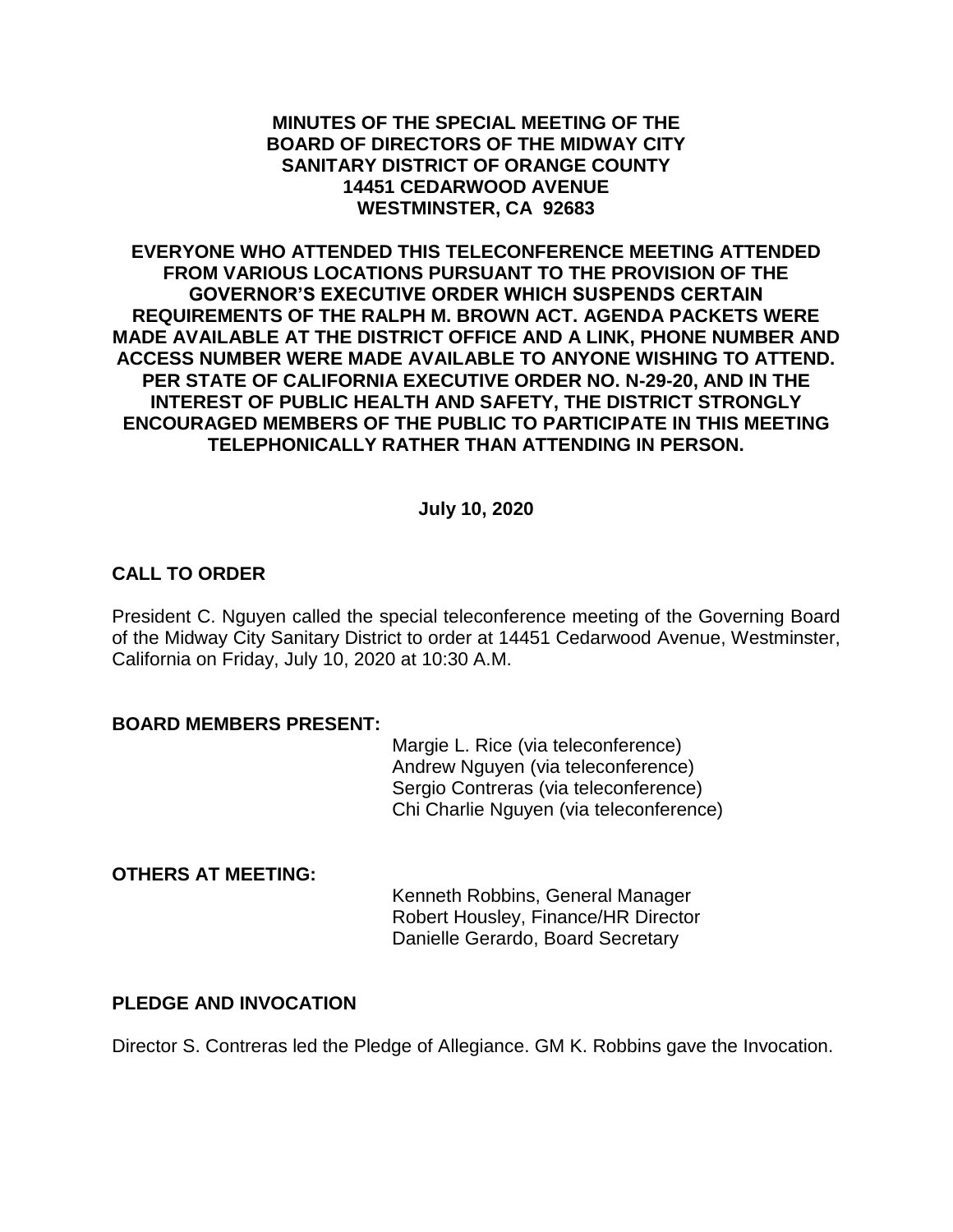## **PUBLIC COMMENTS**

None

## **NEW BUSINESS**

A. Radio Outreach – 10141 Westminster Avenue, Unit 11, Garden Grove, CA 92843

President C. Nguyen stated that the Board would meet at MeVietNam Radio at 11 A.M. and that they would be doing a video clip as well.

### **INFORMATIONAL ITEMS**

None

## **BOARD CONCERNS/COMMENTS**

Director M. Rice stated that she isn't able to wear the new face masks provided by GM K. Robbins.

GM K. Robbins stated that he would bring masks.

## **GM/STAFF CONCERNS/COMMENT**

None

## **GENERAL COUNSEL CONCERNS/COMMENTS**

None